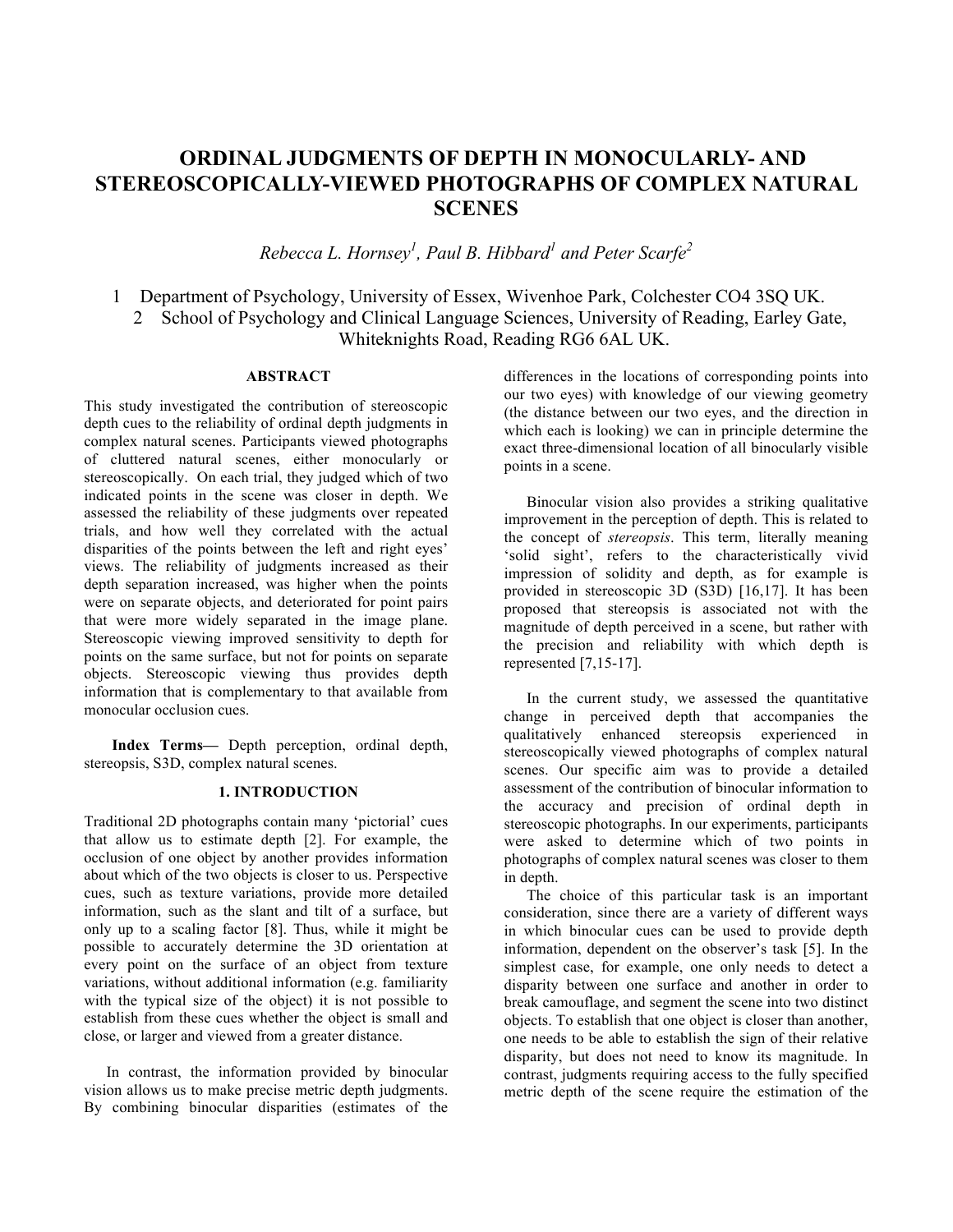

**Fig. 1.** An example of the stereoscopic images used, arrange for uncrossed (left and centre) or crossed (centre and right) viewing.

sign and magnitude of disparity, and knowledge of the viewing geometry [5].

Depth tasks can therefore be ordered hierarchically, depending on both the complexity of the information required, and the type of depth information that this then provides. In the current study, we assessed ordinal depth judgments. This task was chosen as a case in which we might predict a clear benefit from binocular viewing [13].

This is firstly because previous research has found that ordinal depth judgments from pictorial cues can be unreliable and inconsistent for widely separated points in complex scenes [11]. One explanation that has been put forward to explain this is that people can only make accurate depth judgments when points are on a single slope in depth, without any maxima or minima in depth in between them [11]. As the separation between the points in the image is increased, the probability increases that a local maximum or minimum in depth will occur between the points.

In these cases, binocular disparity should still, in principle, allow observers to make accurate and reliable ordinal depth judgments. This is because the task can be performed based simply on the sign of the relatively disparity between the points [5]. Variation in depth at other points in the image should not affect the ability to use this information. However, it is also clear, from studies that have used simple arrangements of dots and lines, that our sensitivity to relative depth is strongly affected by the local arrangement of image features in depth [3-4]. Our ability to make use of relative binocular disparity will therefore depend on the local spatial variations in depth, which will vary considerably in complex natural scenes.

A further complication in trying to understand how binocular cues contribute to depth perception is that the results that we obtain from sparse stimuli do not readily generate to more complex scenes. A striking demonstration of this is the fact that simple ordinal depth judgments are more reliable for individual points in empty space than they are for the same points lying on objects defined by multiple cues [13]. The deterioration in performance in this study occurred despite the fact that the surfaces contained much more information about the



**Fig. 2.** Participants judged whether the point in the scene indicated by the red or green dot was the closer; the distance between the points (D) and the direction of their separation  $(\theta)$  are indicated.

depth of the points, and could be considered more ecologically valid than sparse arrangements of dots in empty space.

In the current study, we therefore directly assessed the sensitivity of observers to ordinal depth differences in natural scenes, and how this is affected by the availability of binocular disparity information. The purpose of the study was to understand how binocular cues contribute to the perception of depth in complex natural scenes. We manipulated (i) the distance between the points to be compared in the image plane (ii) whether the points were on the same object, or a different object and (iii) whether the scenes were viewed monocularly or stereoscopically. The first manipulation was to test the prediction that ordinal depth judgments would become unreliable for points that are widely separated in the image. The second manipulation was to test whether the presence of monocular occlusion cues allowed for reliable ordinal depth judgments. The final manipulation was to test the contribution that binocular disparity can make to a simple depth judgment task in complex natural scenes.

#### **2. METHODS**

#### **2.1 Apparatus**

Stimuli were presented on a VIEWPIXX 3D monitor, viewed from a distance of 96cm. The monitor screen was 52cm wide and 29cm tall. The screen resolution was 1920x1080 pixels, with a refresh rate of 120Hz. Each pixel subtended 1 arc min. Stimuli were presented at 8 bit resolution. Stereoscopic presentation was achieved using a 3DPixx IR emitter and NVIDIA 3D Vision LCD shutter glasses. Participants' responses were recorded using a RESPONSEPixx response box. Stimuli were generated and presented using MATLAB and the Psychophysics Tool box extensions [1,10].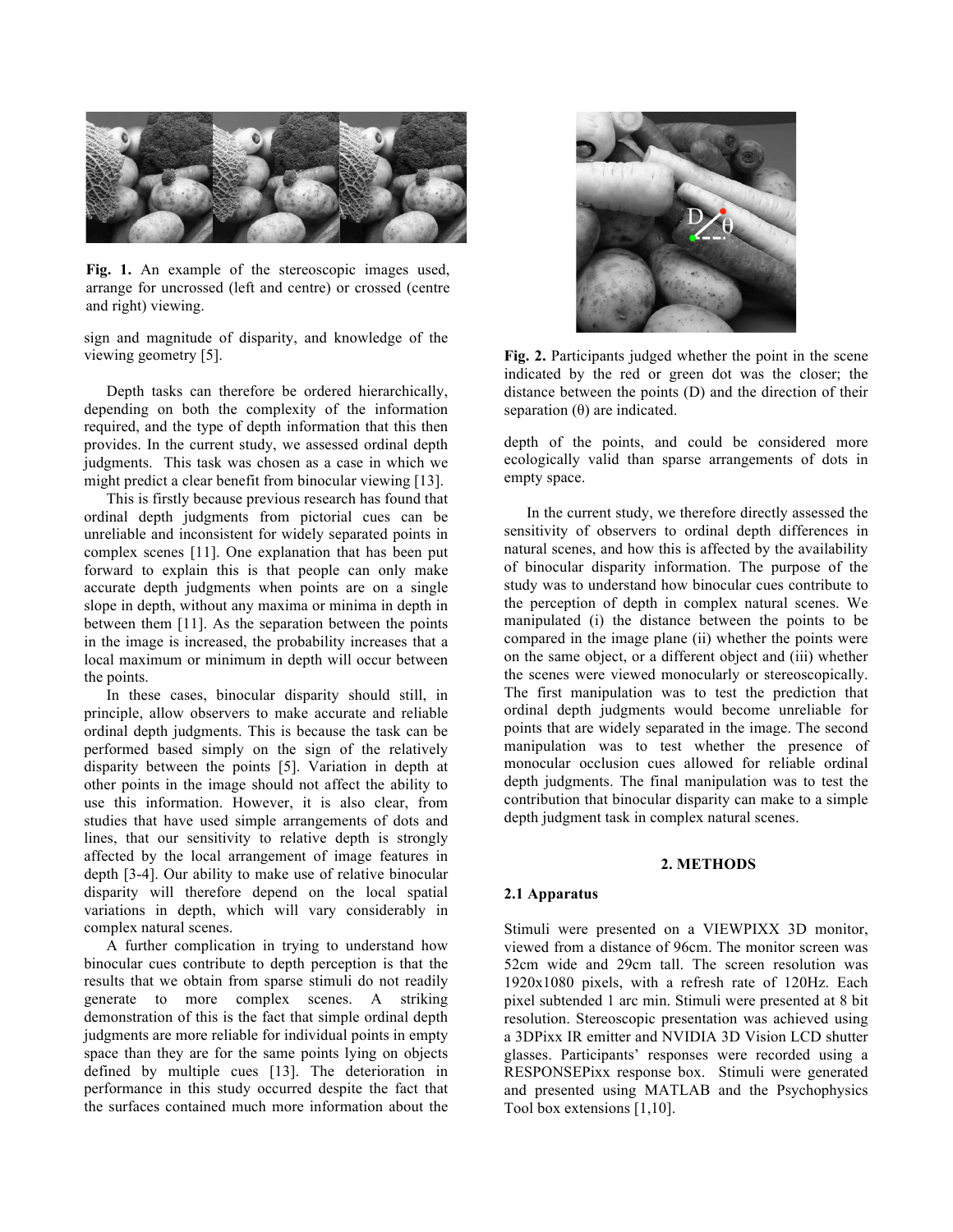

**Fig. 3.** Depth sensitivity, measured as d' values, for points that are (a) on the same object or (b) on different objects. Data are plotted separately for points viewed monocularly and stereoscopically in each case, as a function of the distance between the two points in the image plane. In each graph, the mean is calculated over all participants and all relevant point pairs, and the error bars represent ±1SEM, calculated over 20 point pairs in each case. (c) An example of a psychometric function in which the proportion of 'second dot far' responses are plotted against the relative disparity between the two dots. Data are for a single participant, with stereoscopic viewing, for all pairs in which the points are on different objects. (d) Depth discrimination thresholds, calculated as the distance between the 25% and 75% points on the psychometric functions. The mean threshold, across participants, is plotted separately for monocular and stereoscopic viewing, for points on the same object or on different objects. \* indicates significantly different values. Error bars show ±1SEM.

### **2.2 Participants**

7 participants (3 male, 4 female) completed the experiment, including the experimenters RH and PH.

#### **2.3 Stimuli**

Stimuli consisted of four stereoscopic photographs of complex natural scenes, containing 'still-life'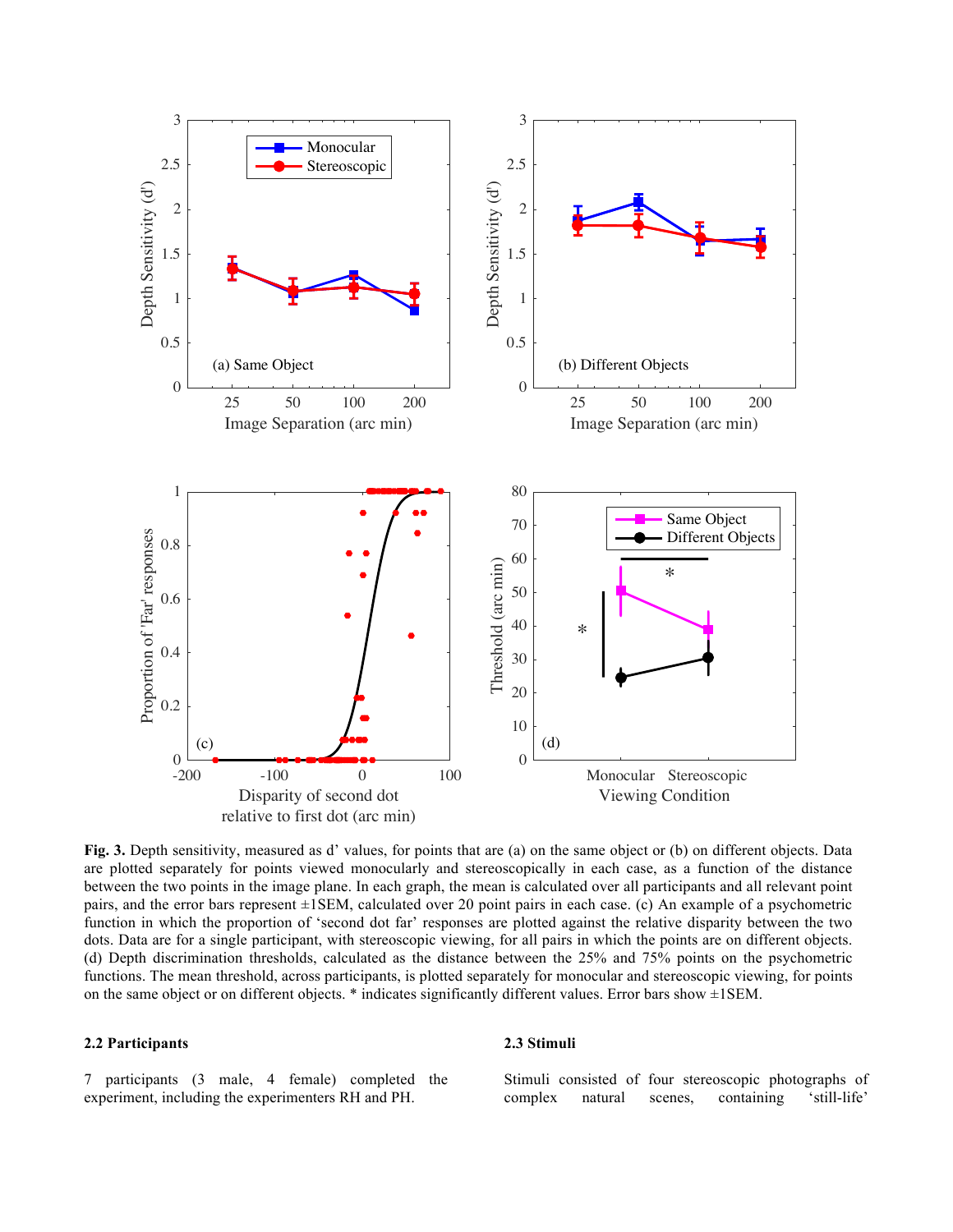|            | Viewing Condition    |          |           |                      |           |           |
|------------|----------------------|----------|-----------|----------------------|-----------|-----------|
|            | Monocular            |          |           | Stereoscopic         |           |           |
| Predictor  | Standardised $\beta$ |          | Sig.      | Standardised $\beta$ |           | Sig.      |
| Boundary   | $-0.363$             | $-4.797$ | p<0.001   | $-0.332$             | $-0.422$  | p<0.001   |
| Separation | $-0.264$             | $-3.716$ | p<0.001   | $-0.206$             | $-0.2779$ | $p=0.006$ |
| Depth      | 0.253                | 3.181    | $p=0.002$ | 0.231                | 2.784     | $p=0.006$ |

**Table 1.** Results of the linear regression analysis, used to predict depth sensitivity (d') from (i) the presence or absence of an object boundary between the points (ii) their separation in the image plane and (iii) their actual depth separation, estimated from disparities measured from the stereoscopic image pairs.

arrangements of vegetables and plants. An example image pair is provided in Fig. 1. Images were taken with an inter-camera distance of 6.5cm; full details of the camera setup and calibration are described elsewhere [6].

The experiment was performed under monocular and stereoscopic viewing conditions. In the monocular condition, the photograph was presented to the participant's dominant eye, and a black screen to their other eye. In the stereoscopic condition, the correct image from the stereo pair was presented to each eye. Each block of trials consisted of monocular-only, or stereoscopic-only trials.

#### **2.4 Procedure**

On each trial, one of the photographs was presented, with two small dots (one red, one green) superimposed (Fig. 2). The dots were presented only to the participant's dominant eye. The participant's task was to decide whether the point in the scene indicated by the red or the green dot was the closer, and indicate this by pressing the corresponding button on the response box. The separation of the points (distance D in Fig. 2) was 25, 50, 100 or 200 arc min, and the direction of separation in the image plane (angle  $\theta$  in Fig. 2) varied between pairs of points. The points had been preselected by author PH so that they lay either on the same object, or on two different objects. For each photograph, 5 points on the same object, and 5 on different objects, were used. This created a total of 160 [4 (photographs) x 4 (separations) x 2 (same object or different) x 5 (samples)] distinct stimuli. Within a block of trials, each stimulus was presented once, in a randomized order. 10 blocks of trials were presented for each viewing condition (monocular and stereoscopic).

#### **3. RESULTS**

For each participant, and for each pair of points, we obtained a score of the proportion of times that the first point was chosen as the closer. These proportions were converted to d' values, as a measure of sensitivity to the

difference in depth for each point pair [9,12]. The average magnitude of these, across participants, was then calculated for each of the 160 pairs of points. Here, a score of 0 indicates no preference (that each point was chosen as the closer on 50% of trials) and larger values indicate more reliable responses. d' values could not be directly calculated when the proportion of times that the first point was chosen as closer was 1 or 0, since the inverse cumulative error function returns a value  $\pm \infty$  in these cases. To avoid this, values of 0 and 1 were replaced with 0.05 and 0.95 prior to the calculation of d' values [14]. This meant that the maximum magnitude of d', for cases in which the participant gave the same response on all 10 trials, was 2.33.

Mean d' values are plotted in Fig. 3a,b as a function of the separation of the points in the image (on the xaxis), whether viewing was monocular (blues squares) or stereoscopic (red circles) and whether they belonged to the same (Fig. 3a), or different (Fig. 3b) objects. For each viewing condition, a linear regression was performed, with the mean d' value for each point as the dependent variable, and the surface boundary condition, image-plane separation and depth separation as predictors. The results of this regression are shown in Table 1. For both viewing conditions, the reliability of responses increased with increase depth separation, decreased with increasing image separation, and was greater for points on separate objects.

To determine the specific contribution of binocular cues, we calculated depth discrimination thresholds for points on the same or different objects, for monocular and stereoscopic viewing. This was done by plotting the percentage of 'second dot further' responses against the image disparity for all 80 points (separately for the sets of 'same object' and 'different object' points), for monocular and stereoscopic viewing. We then fit a cumulative Gaussian curve to these data, and calculated discrimination thresholds as half the distance between the 25% and 75% points on this curve. An example is shown in Fig 3c. Mean thresholds are shown in Fig. 3d. A twoway ANOVA showed a significant effect of boundary